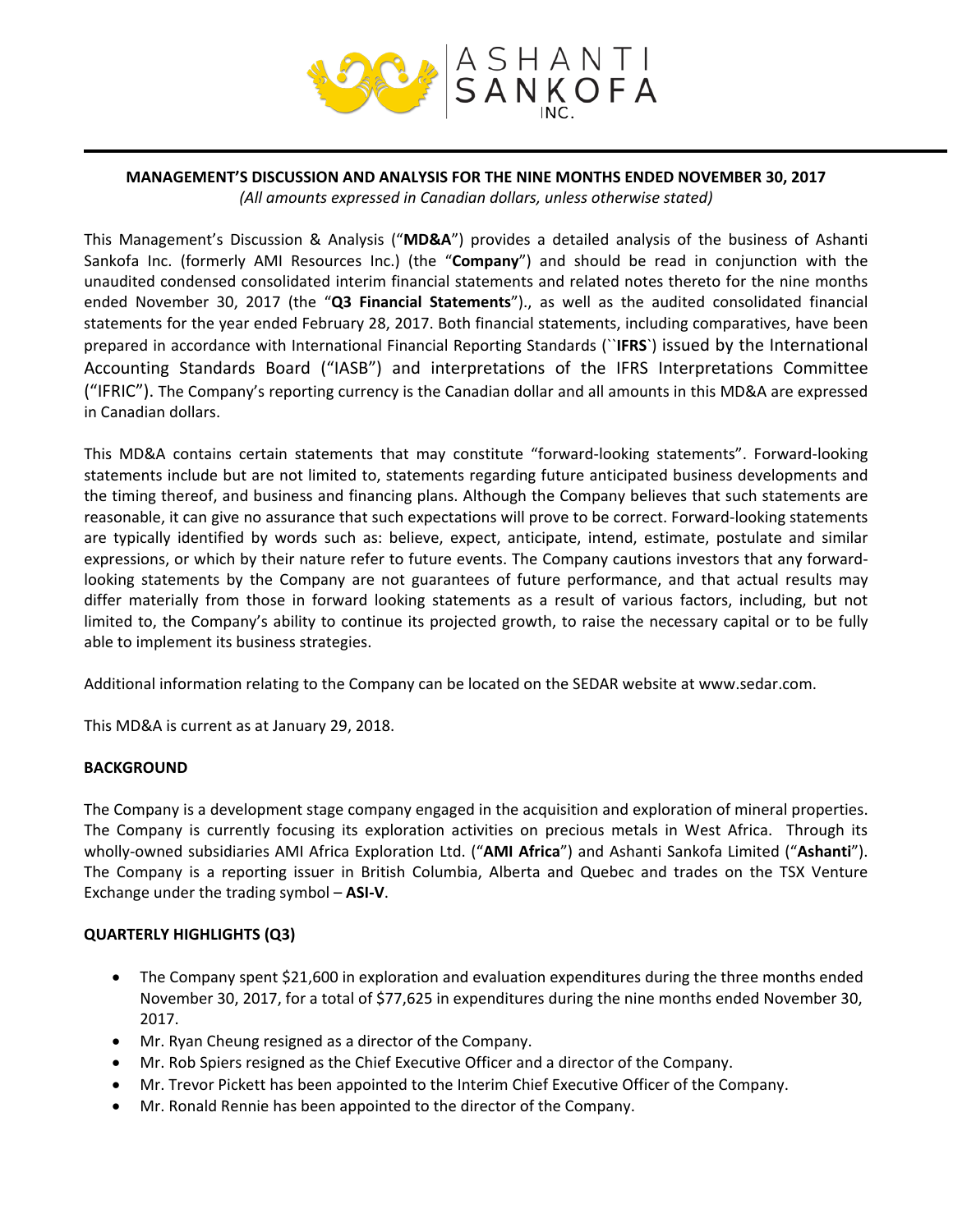#### **MINERAL PROPERTIES**

In accordance with the rules outlined in National Instrument 43-101, all information concerning mineral properties in Ghana have been prepared by the Company's qualified persons: Robert Spiers, geologist and former CEO of the Company and Simon Meadows-Smith, consulting geologist with SEMS Exploration Services in Accra, Ghana.

#### Ghana - North Ashanti Gold Project

AMI Africa holds or held a 100% interest (subject to a government 10% carried interest) in two Prospecting Licences (Beposo (33 sq m) & Anuoro (65 sq km)) currently covering a combined area of approximately 98 km<sup>2</sup> which together comprise the North Ashanti Gold Project.

The North Ashanti Gold Project is located in the Ashanti Region of Ghana, West Africa. Ghana is currently the world's 8th largest gold producer and a number of mines are located along this Ashanti Shear.

The North Ashanti Gold Project is located approximately 220 kilometres northwest by road from the capital city Accra, and 40 kilometres southeast by road from the country's second city, Kumasi. The Asante Akyem North District capital town of Konongo is located immediately north of the concession area. Konongo is also the regional gold mining centre with several small open pits and a historic underground mine. Newmont Mining Corporation's ("Newmont") Akyem Mine is located approximately 25 km to the Northeast.

Structurally the North Ashanti Project covers a 14 km segment of the Konongo-Axim Shear System, or Ashanti Shear. This shear zone hosts a number of deposits and operating gold mines. The Konongo mine, which adjoins the North Ashanti Project to the north, and the Obuasi mine located to the southwest. The shear continues towards the southwest adjacent to the western contact of the Ashanti Belt and also hosts the Bogosu mine and the Prestea mine. Newmont's Akyem mine is also located approximately 25 kilometers to the southeast.

# **Anuoro License**

AMI Africa was granted the 128.9 sq km Anuoro license on September 28, 2005. On December 14, 2009, AMI Africa received a 24-month extension from the Minister of Mines on its Anuoro prospecting license. In March 2012 the Company shed half of the license in accordance with the Mining Act and on June 5, 2012 the Minerals Commission recommended a two-year renewal of the retained 64.99 sq km license upon payment of the US\$20,000 renewal fee. Newmont Ghana Gold Ltd. ("**Newmont**") paid this amount in accordance with the terms of the January 22, 2010 Newmont/AMI Option Agreement. In-order to comply with Ghana's Mining Act 2006, AMI Africa incorporated a Ghanaian subsidiary Ashanti (formerly AMI Africa Ghana Exploration Ltd.) AMI Africa then assigned the Anuoro license to Ashanti. On May  $9<sup>th</sup>$ , 2014, Ashanti received a letter from the Ministry of Lands and Natural Resources stating the Anuoro license had been renewed until May 9, 2016. The North Anuoro zone contains an at-surface NI 43-101 qualified gold resource of 97,686 ounces.

On April 6, 2016 Ashanti submitted documentation to the Minerals Commission requesting an extension for the Anuoro license. The Minerals Commission requested additional reports from Ashanti, which reports were submitted. Even though Ashanti has not yet received the extension under Section 35 (4) of the Minerals and Mining Act 2006, the prospecting license shall remain in force in respect of the land the subject of the application until the application is determined.

As at November 30, 2017, the Anuoro property's carrying value was \$525,758.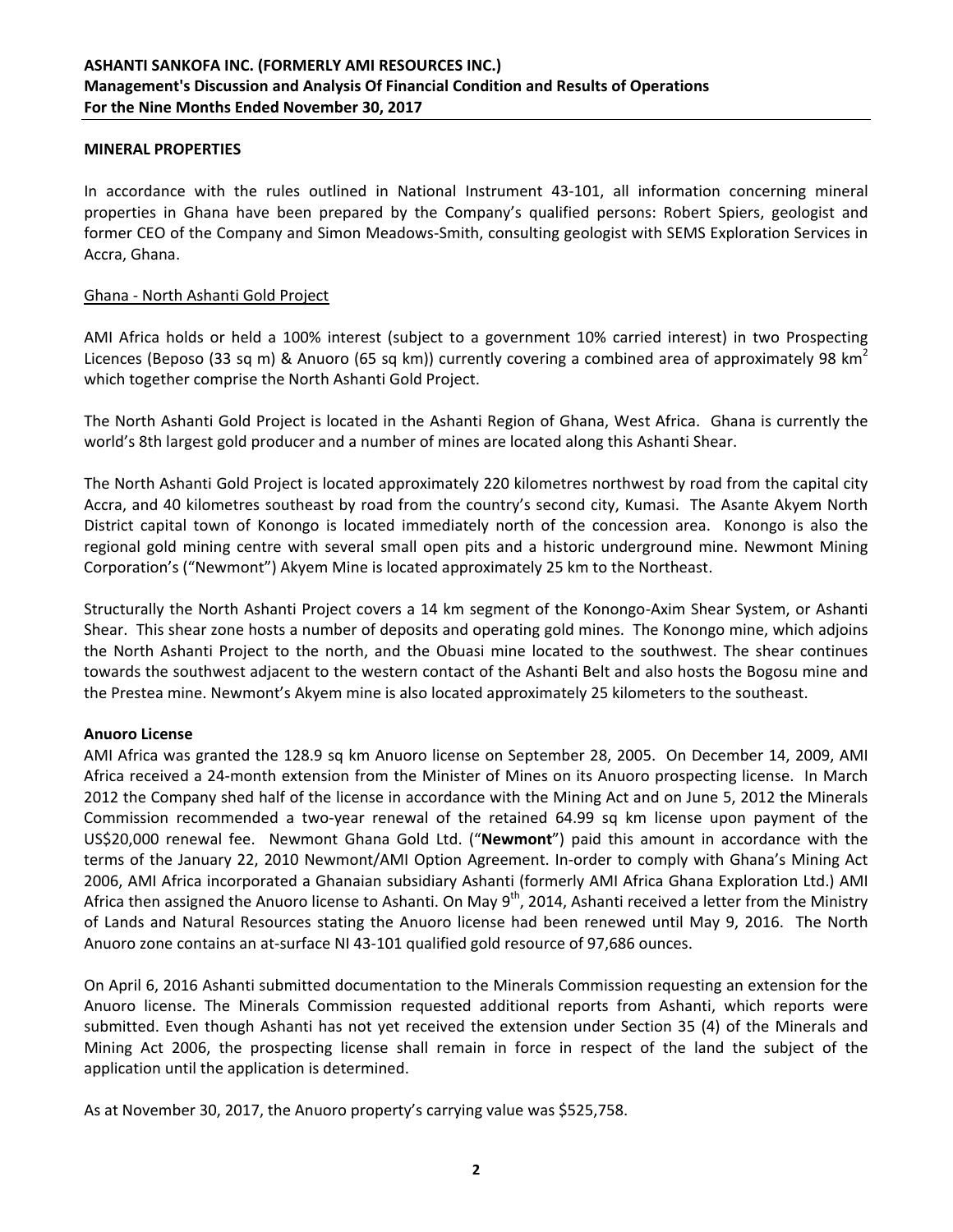#### **Beposo License**

AMI Africa was granted the 33.35 sq km Beposo Concession on April 22, 2004. The Beposo license was a consolidation of three previous licenses (Ankasi, Adumasa & Pemenase) held since 1997. The Beposo license contains an at surface NI 43-101 qualified gold resource of approximately 230,000 ounces in two main zones. AMI Africa has received several extensions of the Beposo license and has held EPA permits for exploration work on the Beposo license. In 2007, the Minerals Commission in conjunction with the EPA imposed a 6 to 10 km noneconomic zone around Lake Botsumtwi, which encompasses the area of the Beposo gold resource. In response to the EPA's decision a Writ of Summons was filed on May  $13<sup>th</sup>$  2011 in the High Court of Justice seeking compensation for the loss of the Beposo gold resource. In October 2014, AMI Africa was advised by its legal counsel that the High Court of Justice – Commercial Division had ruled against AMI Africa. AMI Africa, after consultation with its Ghanaian counsel, filed an appeal of this decision on a contingency fee basis with counsel. As a result of ongoing communication between the AMI Africa and the Minerals Commission, AMI Africa has advised its legal counsel to suspend its appeal in hopes of reaching an agreement to have the Beposo license reinstated by the government. As at February 28, 2014, an impairment of \$2,578,525 was taken with respect to the Beposo concession.

# **Exploration and Expenditure Detailed Breakdown**

|                                     | <b>North</b> |
|-------------------------------------|--------------|
|                                     | Ashanti      |
|                                     |              |
|                                     |              |
| <b>Balance at February 29, 2016</b> | 309,931      |
| Geological services                 | 87,238       |
| Field and camp costs                | 50,964       |
| <b>Balance at February 28, 2017</b> | 448,133      |
| Geological services                 | 70,200       |
| Field and camp costs                | 7,425        |
| <b>Balance November 30, 2017</b>    | 525,758      |

#### **LIQUIDITY AND CAPITAL RESOURCES**

As at November 30, 2017, the Company had current assets of \$4,972 and current liabilities of \$256,963 compared to current assets of \$20,024 and current liabilities of \$81,018 as at February 28, 2017. At November 30, 2017, there was a working capital deficiency of \$251,991 compared to \$60,994 at February 28, 2017.

Cash at November 30, 2017, was \$1,236 compared to \$19,356 at February 28, 2017.

As at November 30, 2017, a significant shareholder advanced the Company a total of \$58,845 of working capital.

There were no shares issued for cash during the nine months ended November 30, 2017.

The Company's current cash resources are insufficient to meet its working capital and mineral property requirements for the next year. Therefore, management will continue to seek new sources of capital to maintain its operations and to further the development of its mineral properties. As a public company, the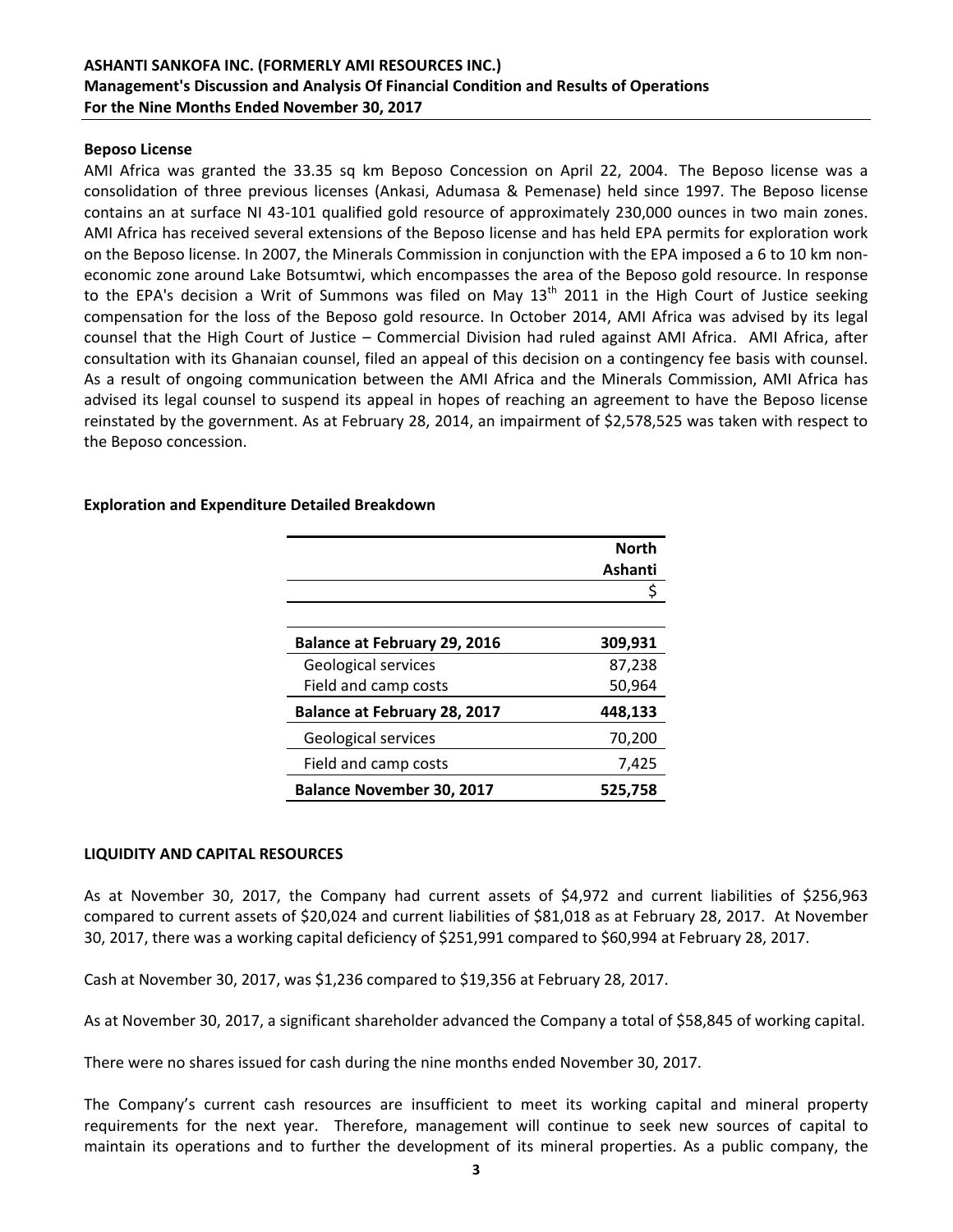# **ASHANTI SANKOFA INC. (FORMERLY AMI RESOURCES INC.) Management's Discussion and Analysis Of Financial Condition and Results of Operations For the Nine Months Ended November 30, 2017**

evaluation by the investment community and individual investors will determine the outcome of any financing in the public market.

#### **OUTSTANDING SHARE DATA**

The following share capital data is current as of date of this document:

|                                 | <b>Balance</b> |
|---------------------------------|----------------|
|                                 |                |
| Shares issued and outstanding   | 27,734,197     |
| Warrants issued and outstanding | 15,000,000     |
| Options issued and outstanding  | 2,400,000      |
|                                 |                |
| <b>Fully Diluted</b>            | 45,134,197     |

#### **RESULTS OF OPERATION**

#### *Three Months ended November 30, 2017*

During the three months ended November 30, 2017, the Company incurred a net loss of \$40,247 (November 30, 2016 - \$474 gain). The higher loss in the current quarter was due to the increased management fees of \$18,300 (November 30, 2016 – \$15,000) and professional fees of \$17,800 (November 30, 2016 - \$14,269). Foreign exchange loss of \$1,583 incurred for the three months ended November 30, 2017, compared to the foreign exchange gain of \$33,720 for the comparable period in 2016. The office and general of \$669 was decreased in the current quarter when compared to \$4,094 for the three months ended November 30, 2016.

# *Nine Months ended November 30, 2017*

The Company incurred a net loss of \$113,372 for the nine months ended November 30, 2017 (November 30, 2016 - \$108,182). The higher loss during the nine months ended November 30, 2017 was due to the increased management fees of 72,600 (November 30, 2016 - \$35,244), professional fees of \$29,040 (November 30, 2016 -\$23,590) and filing fees of \$11,032 (November 30, 2016 – \$5,427). For the nine months ended November 30, 2016, the Company incurred non-recurring stock-based compensation expense of \$63,573, net of a gain of \$37,272 from debt forgiveness. There were no stock-based compensation expenses and debt settlement incurred during the current comparable quarters in 2017.

# **SELECTED QUARTERLY INFORMATION FOR MOST RECENT COMPLETED QUARTERS**

|                                 | November 30, | August 31, | May 31,   | February 28, |
|---------------------------------|--------------|------------|-----------|--------------|
|                                 | 2017         | 2017       | 2017      | 2017         |
|                                 |              |            |           |              |
| Net profit (loss)               | (40, 247)    | (34,307)   | (38, 818) | (69, 469)    |
| Basic profit (loss) per share   | 0.00         | 0.00       | 0.00      | 0.00         |
| Diluted profit (loss) per share | N/A          | N/A        | N/A       | N/A          |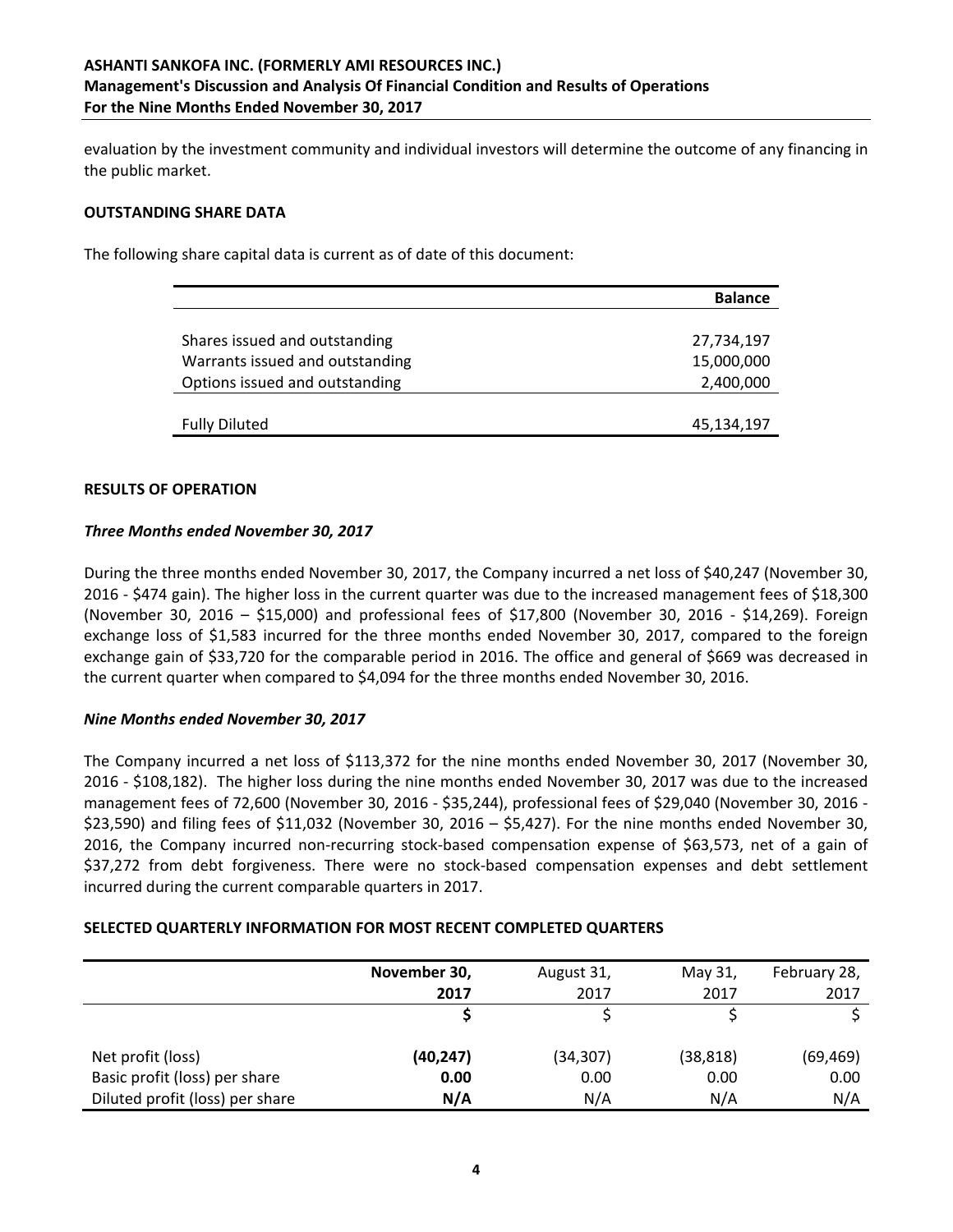# **ASHANTI SANKOFA INC. (FORMERLY AMI RESOURCES INC.)**

#### **Management's Discussion and Analysis Of Financial Condition and Results of Operations For the Nine Months Ended November 30, 2017**

|                                 | November 30, | August 31, | May 31,   | February 29, |
|---------------------------------|--------------|------------|-----------|--------------|
|                                 | 2016         | 2016       | 2016      | 2016         |
|                                 |              |            |           |              |
| Net profit (loss)               | 472          | (37, 115)  | (71, 541) | (71, 541)    |
| Basic profit (loss) per share   | 0.00         | 0.00       | 0.00      | 0.00         |
| Diluted profit (loss) per share | N/A          | N/A        | N/A       | N/A          |

# **FINANCIAL INSTRUMENTS AND RISK MANAGEMENT**

|                             |      | November 30, |        |
|-----------------------------|------|--------------|--------|
|                             | Ref. | 2017         | 2017   |
|                             |      |              |        |
| Other financial assets      | а    | 4.972        | 20,024 |
| Other financial liabilities | h    | 256,963      | 81,018 |

a. Comprises cash and sales tax receivables.

b. Comprises accounts payable, related party loans, and due to related parties.

The Company has determined the estimated fair values of its financial instruments based on appropriate valuation methodologies; however, considerable judgment is required to develop these estimates. The fair values of the Company's financial instruments are not materially different from their carrying values.

# **Management of Industry and Financial Risk**

The Company is engaged primarily in mineral exploration and manages related industry risk issues directly. The Company may be at risk for environmental issues and fluctuations in commodity pricing. Management is not aware of and does not anticipate any significant environmental remediation costs or liabilities in respect of its current operations.

The Company's financial instruments are exposed to certain financial risks, which include the following:

# *Credit risk*

Credit risk is the risk of loss due to the counterparty's inability to meet its obligations. The Company's exposure to credit risk is on its cash and other receivables. Risk associated with cash is managed through the use of major banks which are high credit quality financial institutions as determined by rating agencies. Other receivables comprise sales tax refunds from the Canadian federal government.

# *Liquidity risk*

Liquidity risk is the risk that the Company will encounter difficulties in meeting obligations when they become due. The Company ensures that there is sufficient capital in order to meet short-term operating requirements, after taking into account the Company's holdings of cash. The Company's cash are held in corporate bank accounts available on demand. Liquidity risk has been assessed as being high.

# *Market Risk*

Market risk is the risk that the fair value or future cash flows of a financial instrument will fluctuate because of changes in market prices. Market risk comprises three types of risk: currency risk, interest rate risk and price risk.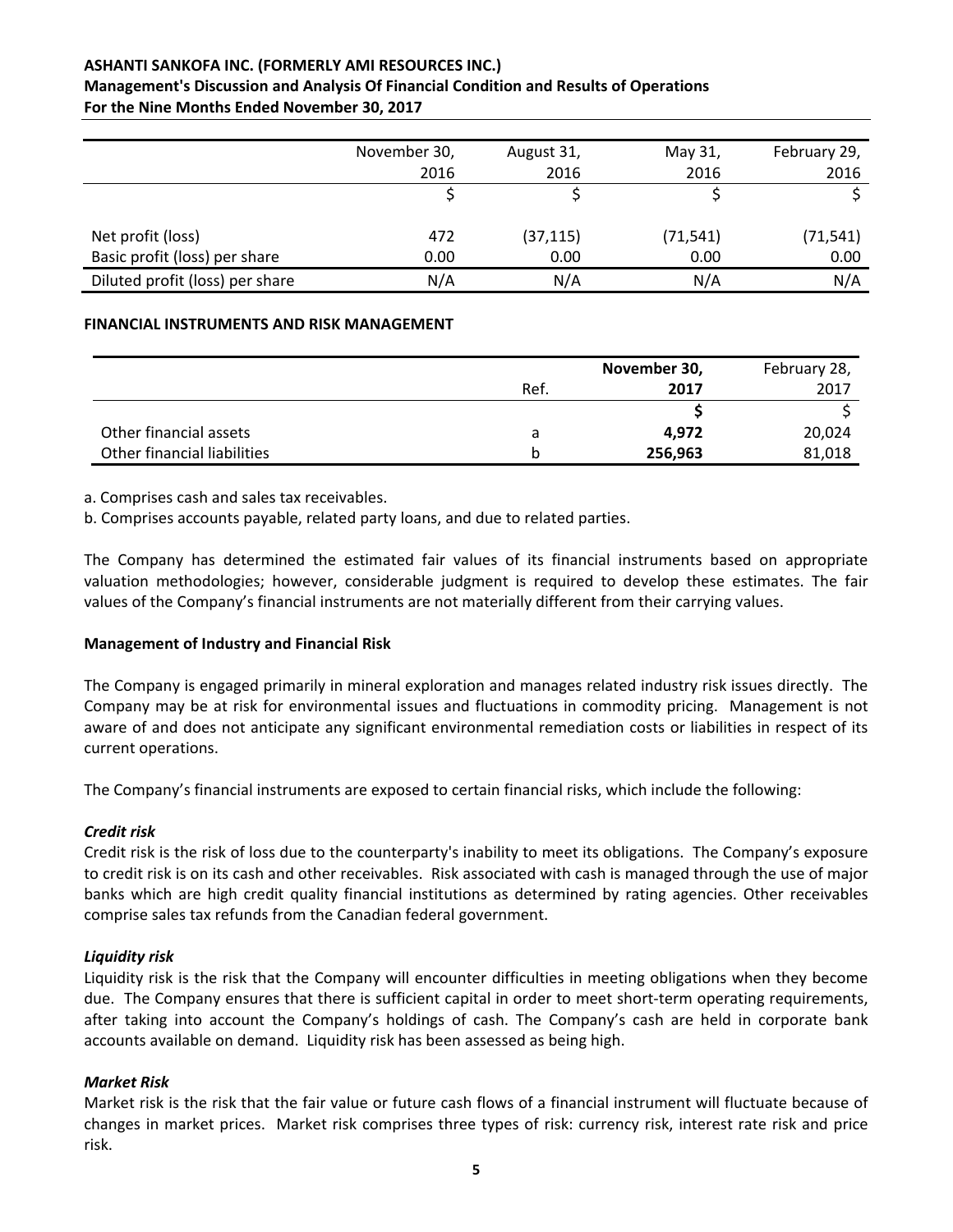# **ASHANTI SANKOFA INC. (FORMERLY AMI RESOURCES INC.) Management's Discussion and Analysis Of Financial Condition and Results of Operations For the Nine Months Ended November 30, 2017**

# *Currency Risk*

The Company is subject to normal market risks including fluctuations in foreign exchange rates and interest rate. While the Company manages its operations in order to minimize exposure to these risks, the Company has not entered into any derivatives or contracts to hedge or otherwise mitigate this exposure.

#### *Interest Rate Risk*

Interest rate risk is the risk that the fair value or future cash flows of a financial instrument will fluctuate because of changes in market interest rates. The Company is not exposed to significant interest rate risk relating to its related party balances (Note 6).

#### *Price Risk*

The Company is exposed to price risk with respect to equity prices. Price risk as it relates to the Company is defined as the potential adverse impact on the Company's ability to raise financing due to movements in individual equity prices or general movements in the level of the stock market. The Company closely monitors individual equity movements and the stock market to determine the appropriate course of action to be taken by the Company.

#### *Capital management*

The Company's policy is to maintain a strong capital base so as to maintain investor and creditor confidence and to sustain future development of the business. The capital structure of the Company consists of components of shareholders' equity. There were no changes in the Company's approach to capital management during the period. The Company is not subject to any externally imposed capital requirements.

#### **RELATED PARTY TRANSACTIONS**

The Company's related parties include its subsidiaries, significant shareholder, and key management personnel. Transactions with related parties for goods and services are made on normal commercial terms and are considered to be at arm's length. The remuneration of the Company's directors and other key management personnel during the three and nine months ended November 30, 2017 and 2016 are as follows:

|                        | For the Three Months Ended<br>November 30 |        | For the Nine Months Ended<br>November 30 |        |
|------------------------|-------------------------------------------|--------|------------------------------------------|--------|
|                        | 2016<br>2017                              |        | 2017                                     | 2016   |
| Geologist fees (a)     | 21,600                                    | 22,200 | 70,200                                   | 43,200 |
| Management fees (a)(b) | 18,300                                    | 27,043 | 72,600                                   | 54,908 |
| Professional fees (c)  | 17,800                                    | 4,500  | 26,800                                   | 13,821 |

As at November 30, 2017, the Company was indebted to its related parties for the amounts as below:

|                                           | <b>November 30, 2017</b> | <b>February 28, 2017</b> |
|-------------------------------------------|--------------------------|--------------------------|
| Accounts payables and accrued liabilities |                          |                          |
| $(a)$ (b) (c)                             | 182,756                  | 49.060                   |
| Due to shareholder (d)                    | 58.845                   |                          |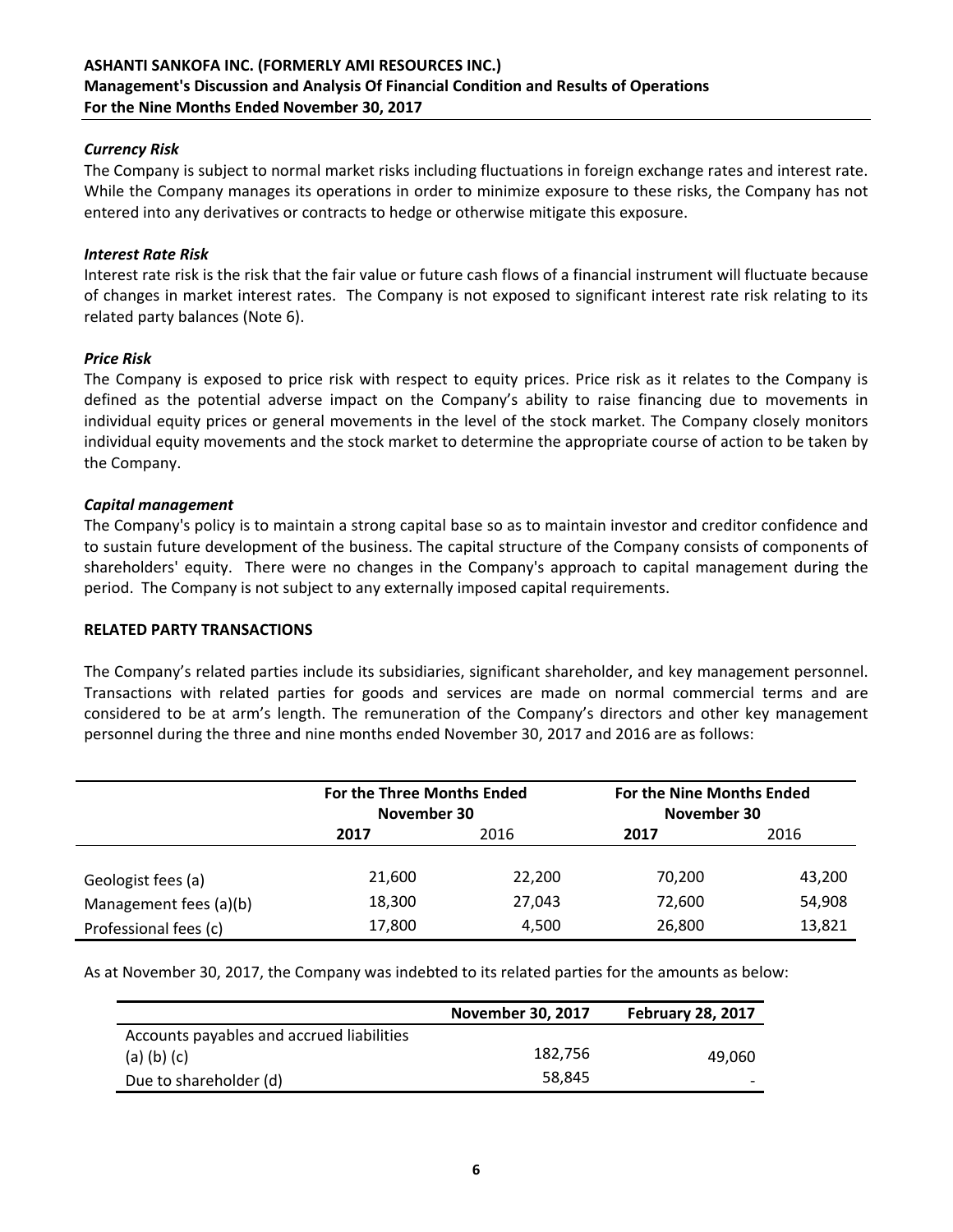- (a) The Company has an agreement with the former Chief Executive Officer and director of the Company for fees of US\$9,000 per month commencing July 1, 2016, of which, US\$6,000 fees have been capitalized to exploration and evaluation expenditures, and US\$3,000 expensed as consulting fee. For the three and nine months ended November 30, 2017, the Company incurred \$21,600 and \$70,200 (November 30, 2016 - \$22,200 & \$43,200) of geologist fees for geological services provided by the former CEO. The Company also incurred \$10,800 and \$35,100 (November 30, 2016 - \$11,799 & \$19,664) of consulting fees for the services provided by this party. As at November 30, 2017, \$143,057 (US\$111,000) (February 28, 2017 - \$43,493) of fees remains unpaid to the former CEO.
- (b) For the three and nine months ended November 30, 2017, the Company incurred \$nil and \$15,000 (November 30, 2016 - \$7,500 & \$22,500) of management fees to a company controlled by the former Chief Financial Officer and director for services performed. As at November 30, 2017, \$nil (February 28, 2017 - \$2,625) of management fees remains unpaid to the former CFO.

The Company incurred \$7,500 & \$22,500 (November 30, 2016 - \$7,744 & \$12,744) of management fees to the Chief Operating Officer, director and interim Chief Executive Officer for services performed. As at November 30, 2017, \$25,000 (February 28, 2017 - \$2,500) remains unpaid.

(c) The Company incurred \$Nil & \$9,000 (November 30, 2016 - \$4,500 & \$13,821) of professional fees to a company controlled by a former director for accounting services performed. As at November 30, 2017, \$nil (February 28, 2017 - \$nil) remains unpaid.

The Company incurred \$12,000 & \$12,000 (November 30, 2016 - \$Nil & \$Nil) of professional fees to the director for corporate secretary services performed. As at November 30, 2017, \$12,600 (February 28, 2017 - \$nil) remains unpaid.

The Company incurred \$5,400 & \$5,800 (November 30, 2016 - \$Nil & \$Nil) of professional fees to the Chief Financial Officer for accounting services performed. As at November 30, 2017, \$1,800 (February 28, 2017 - \$nil) remains unpaid.

(d) The Company received \$58,845 of working capital from a significant shareholder this year. As at November 30, 2017, \$58,845 (February 28, 2017 - \$nil) remains unpaid to this significant shareholder. These amounts owing are unsecured, non-interest bearing and have no fixed repayment terms.

# **Off-Balance Sheet Transactions**

The Company has not entered into any significant off-balance sheet arrangements or commitments.

# **CRITICAL ACCOUNTING ESTIMATES**

The preparation of these condensed consolidated interim financial statements requires management to make judgments, estimates and assumptions that affect the application of policies and reported amounts of assets and liabilities, and revenue and expenses.

The use of estimates and associated assumptions are based on historical experience and various other factors that are believed to be reasonable under the circumstances, the results of which form the basis of making the judgments about carrying values of assets and liabilities that are not readily apparent from other sources. Actual results may differ from these estimates.